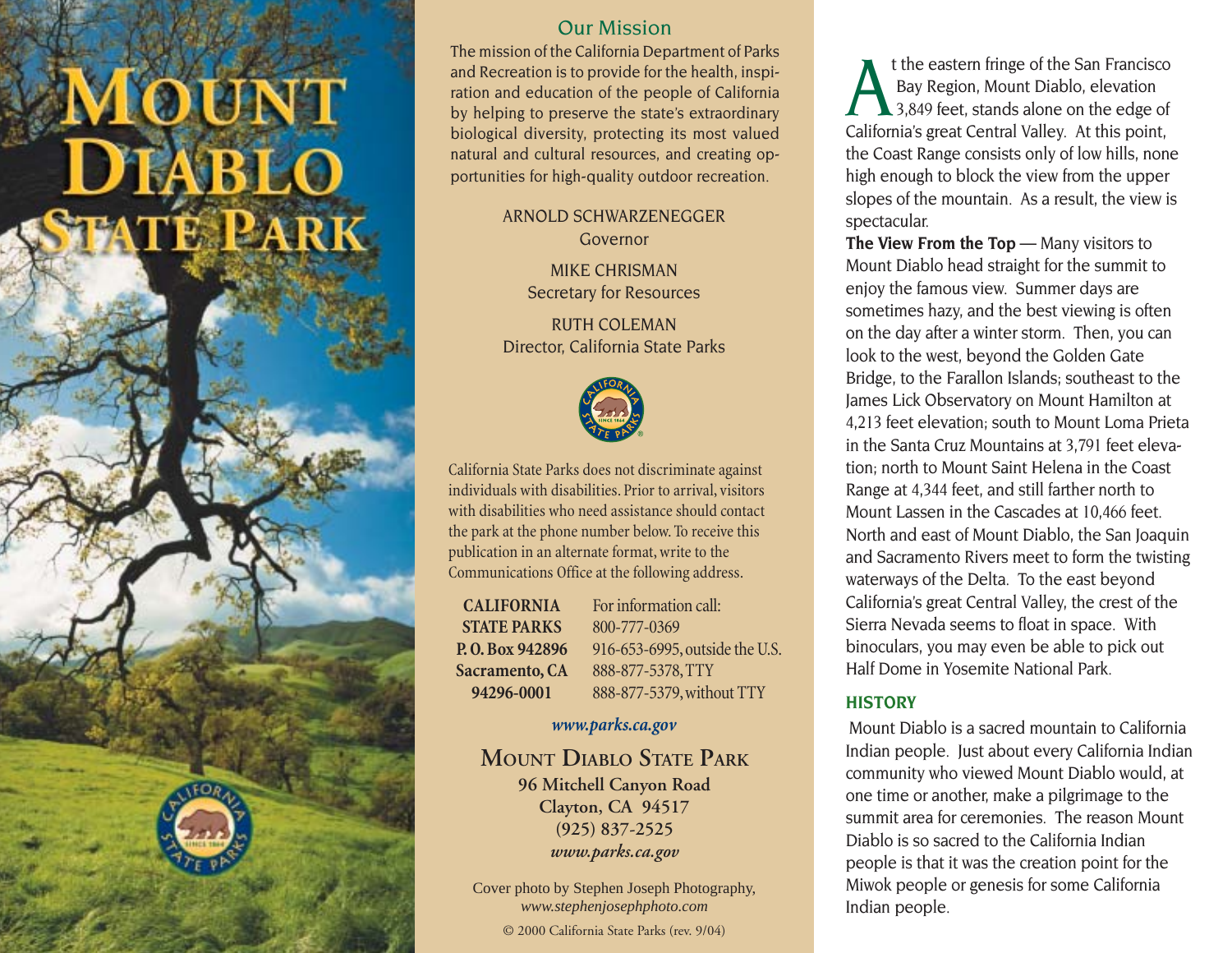In 1851, the mountaintop was selected as the starting point for a survey of the public domain. Ignoring the excitement of the Gold Rush, Leander Ransom and his men erected a flagpole at the summit of Mount Diablo and began to extend the base and meridian lines that we use to this day in our official land surveys. As a matter of fact, Mount Diablo base and meridian lines are referred to in legal descriptions of real estate throughout two-thirds of California and parts of Nevada and Oregon.

Toll roads up the mountain were opened in 1874, and for many years there were two stages every day connecting Walnut Creek and Danville with Mountain House, a 16-room hotel about three miles from the summit. The Stage Road, near Pine Canyon, was one of the original stagecoach line routes. The hotel offered all conveniences and was known for its excellent food. Wedding ceremonies were a frequent occurrence at the hotel, and celebrities from all over Europe and America were among the visitors. In those days, it was widely held that you hadn't seen the West if you hadn't watched a sunset, sunrise, or full moon from the upper slopes of the mountain.

Business at the hotel declined after the summit observation platform burned in 1891, and shortly thereafter the hotel burned down as well. The toll roads were reopened in 1915, so that the view from the summit was once again available to all.

In 1921, a parcel of land on the mountain was designated a state park, and much of the rest of the mountain was declared a game refuge. Standard Oil placed a ten-million-candlepower aerial navigation beacon on the summit in 1928.



*ABOVE: In 1935 the transbay ferries were still running, the Bay Bridge was nearing completion, and San Francisco itself was rapidly assuming its modern appearance. Then, as now, Mount Diablo rose above it all, serene and aloof, majestically dominating the eastern horizon. BELOW: View of Castle Rock from Shell Ridge.*

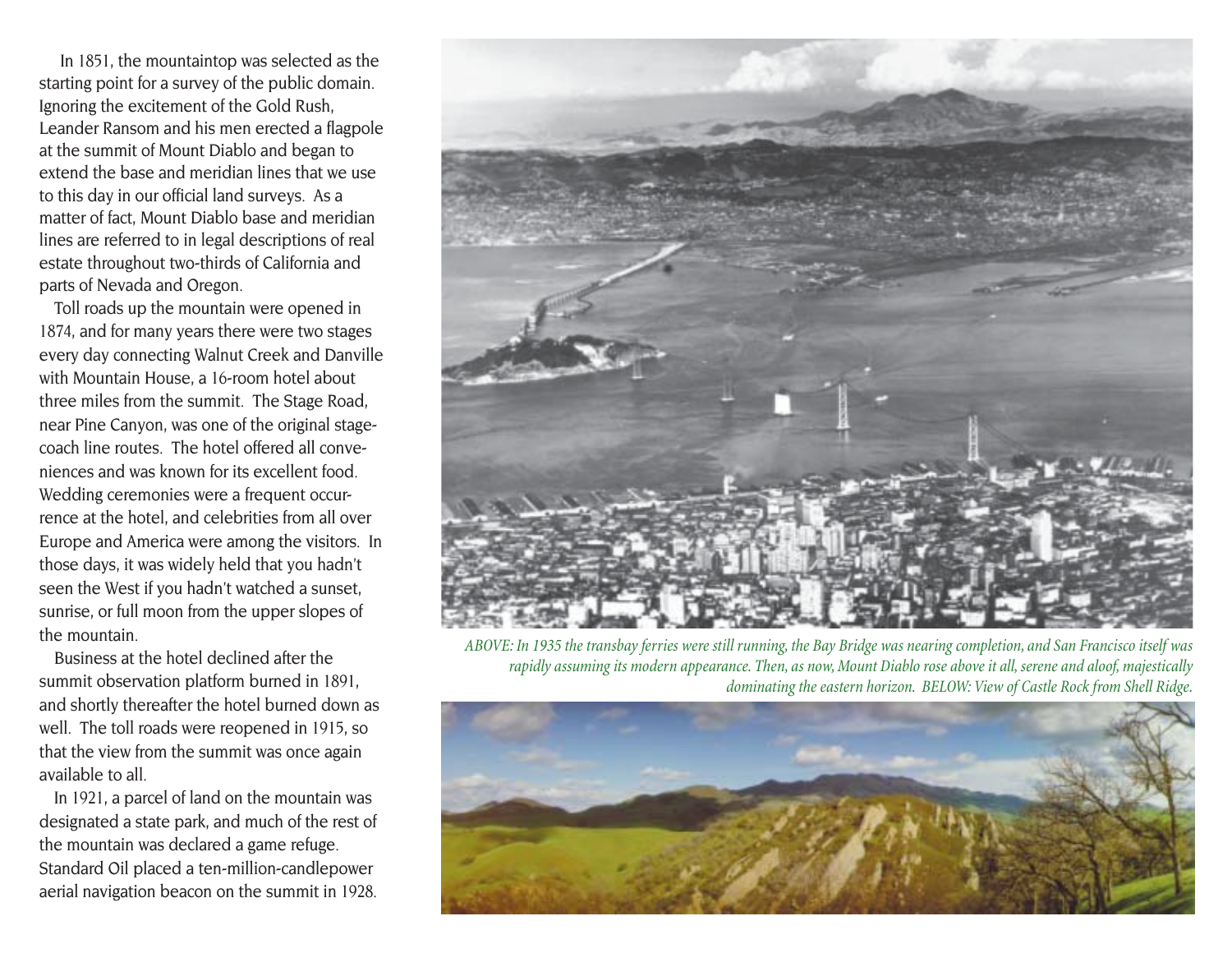The beacon was so powerful that it could be seen by ships 100 miles at sea. Finally, in 1931, the state acquired more land for Mount Diablo State Park, and the park was formally dedicated and opened to the public.

### **NATURAL HISTORY**

Much of the rock that makes up Mount Diablo is sedimentary in origin. It was laid down millions of years ago on the floor of the ocean. Within the last one to two million years, a piece of hard, red 160-million-year-old Franciscan rock was pushed up through six to eight miles of overlying rock

and soil, tilting and distorting the rock layers and in some places turning them completely upside down. As a result, the fossilized remains of many sea creatures, as well as those of mastodons, saber-toothed cats and three-toe horses have been discovered here.

Elevations in the park

range from 300 to 3,849 feet. This wide range of elevations creates broad variations in temperature, rainfall and wind exposure that have resulted in a wide variety of plant life on the mountain. Summers are hot and dry, so many people prefer to visit in spring and fall. The park is also popular in winter, when Bay Area residents occasionally enjoy the unusual experience of a snowfall on the mountain's peak.

Most of the park is typical central California oak and grassland country with extensive

areas of chaparral. Riparian woodland occurs on the lower slopes of the mountain, where the streams have water in them throughout most of the year. Several isolated stands of knobcone pine occur within the park, and foothill pine is found in many places. The northernmost groves of coulter pine occur on the lower, northerly slopes of the mountain, near the old mining ghost towns of Nortonville and Somersville just outside the park. Other trees include the coast live oak, bigleaf maple, California laurel (Oregon myrtle), maul oak, blue oak and buckeye. In all, over 400 species of

> plants have been identified within the park's almost 20,000 acres.

Wildlife is also abundant. Coastal blacktailed deer, raccoons, California ground squirrels, eastern fox squirrels and gray foxes are often seen, but striped and spotted skunks, bobcats, moun-

tain lions, coyotes, deer mice, cottontail rabbits, black-tailed hares and many other animals call the mountain home. Mount Diablo is known to harbor red-legged frogs, tarantulas, and the rare Alameda whipsnake, as well as its cousin the northern rattlesnake.

#### **POINTS OF INTEREST**

**Summit Building and Museum** — Constructed in the late 1930s by the California Conservation Corps, the sandstone for the building was quarried from Rock City. Remnants of ancient fossils can be found on the building.



*Unusual snowfall covers the Summit Building.*

**The Fire Interpretive Trail** — Just below the summit, this trail showcases the natural recovery process that is underway following a 6,000 acre fire in 1977. Some spectacular vistas can be enjoyed along the way. The first half of this gentle 0.7-mile trail is accessible to visitors in wheelchairs.

**Climbing Rocks and Castle Rock** — These are popular places for rock climbing. Check with the ranger for regulations and the best approach. **Rock City** — You will find unusually large sandstone formations and small caves here.

**Fossil Ridge** — Evidence of previous residents is embedded in these rocks. Please leave them for future visitors to see.

**Macedo Ranch** — An excellent staging area for horseriders, bicyclists and hikers, located on the western side of the park.

**Deer Flat** — You are likely to see some of the mountain's natural wildlife as you take this moderately strenuous 1.6-mile hike from Juniper Camp.

**Mitchell Canyon Staging Area** — This is the main access point to trails on the mountain's north side. From here you can hike to Deer

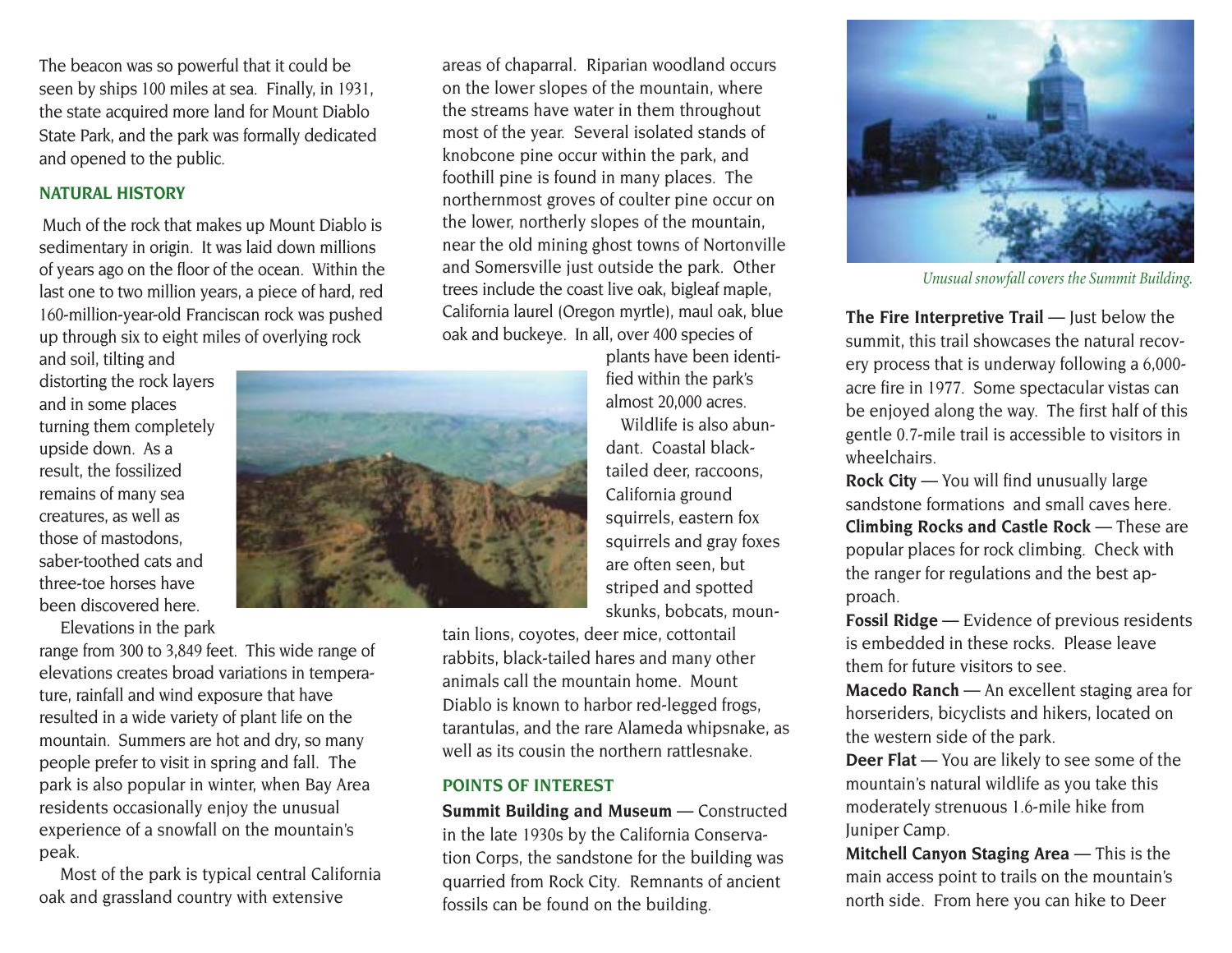Flat (3.7 miles) or all the way to the summit (6.8 miles) by way of Juniper Camp. Interpretive



Center is open on weekends from 8:00 a.m to 2:00 p.m.

**Diablo Valley Overlook** — From here, 2,900 feet above sea level, you can see the Golden Gate.

Guided hikes and other interpretive events are conducted by the park staff. Publications of the park's history and natural history and a detailed topographic hiking map are for sale in the park office, at entrance stations and at the Summit, where knowledgeable docents are available to answer your questions. The summit museum is open Wednesday through Sunday, 10:00 a.m.-4:00 p.m., November through February and 11:00 a.m.-5:00 p.m., April through October.

## **PICNICKING**

There are more than 50 picnic sites, each with table and barbeque stove, scattered along the park's paved roads. There are also three group picnic areas that can accommodate from 25 to 100 people each. They can be reserved through park headquarters.

# **CAMPING**

Mt. Diablo has 56 campsites with hot showers and flush toilets. Some sites will accommodate RVs up to 20 feet; trailers are not recommended due to road conditions. Group sites are available with running water and pit toilets. Some have horse facilities.

Campsite reservations can be made by phone up to seven months or as little as 48 hours in advance by calling (800)444-7275. Outside of the United States, call (916) 638- 5883. Reservation fees can be charged to VISA®, Discover® Card or MasterCard®. Group camping reservations can be made up to seven months in advance.

## **A NOTE FOR BICYCLISTS**

Mountain bikes may be ridden on paved roads, maintained fire roads and authorized trails. The three trails currently open to mountain bikes are:

- Summit Trail from South Gate Road through Dan Cook Canyon.
- Mother's Trail from Angel Kerley Road to the connector trail to Burma Road.
- North Peak Trail from Summit Road at Devil's Elbow to Prospector's Gap. Cyclists should see park staff for other rules and regulations concerning trail use.

Mt. Diablo Interpretive Association is a nonprofit organization devoted to the promotion of interpretive, scientific and educational projects to help the general public enjoy and become knowledgeable about Mt. Diablo, a unique mountain island within an ever-encroaching urban development.

# PLEASE REMEMBER

- Alcoholic beverages are NOT allowed in the park.
- Dogs are allowed only in developed areas in the park. They must be kept on a leash during the day and in an enclosed vehicle or tent at night. Dogs are NOT permitted on trails or fire roads.
- Fires are a continuing hazard; weather conditions may restrict smoking or prohibit fires or even close the park during periods of extreme fire danger. See park staff for specific information. Fires are only allowed in the park's barbeques or your portable camp stove. Bring your own fuel. Collection of firewood is prohibited in the park.
- Poison oak is found throughout the park. It can cause an unpleasant rash that can even be transmitted by touching clothing that has brushed against the plant. Stay on the trails and avoid this hazard.
- Plants and animals even rattlesnakes are protected by law. This is their home, and you are the visitor. To avoid rattlers, watch where you are hiking, and if you see one, give it a wide berth. It is no more anxious for an encounter than you are.
- Park hours are 8:00 a.m. to sunset daily. Gates close at sunset and are locked at night.

**Mt. Diablo Interpretive Association P.O. Box 346 Walnut Creek, CA 94597-0346 (925) 927-7222 www.mdia.org**